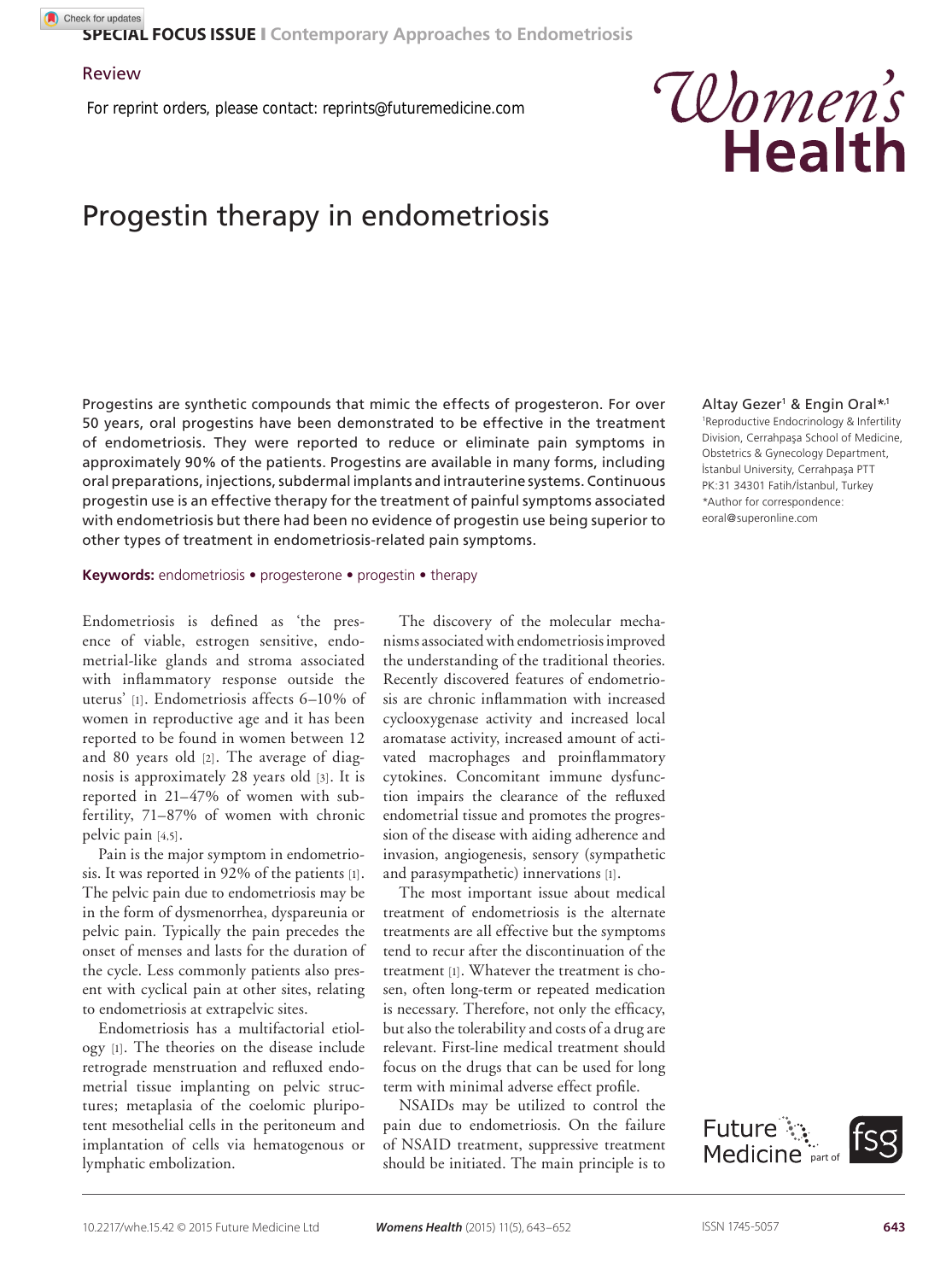induce amenorrhea. The first-line treatment choices are oral contraceptives and oral progestins. The GnRH analogs follow these drugs. Danazol has been shown to be effective to control endometriosis related pain. Levonorgestrel-containing intrauterine system (Mirena) can be used for the endometriosis-related pain so as antiprogesterone gestrinone and aromatase inhibitors such as letrozole and anastrozole (Table 1).

Noretistherone acetate (NETA), depot medroxyprogesterone acetate (DMPA), GnRH analogs and danazole are US FDA approved drugs in the treatment of endometriosis.

# **Progestins in the treatment of endometriosis**

Progesterone is a steroid hormone which is the main source of production in ovaries, adrenal glands and placenta. During the menstrual cycle, with the effect of estrogen endometrium proliferates and following ovulation, secretion of progesterone from the corpus luteum inhibits proliferation of the endometrium and it enters into the secretory phase in which tissue remodeling is stimulated until the pregnancy or the menstrual shedding.

Progestins are synthetic compounds that mimic the effects of progesterone. The progestins differ with respect to their profile and potency of action on the hypothalamic–pituitary axis, metabolic processes, breast tissue and genital organs.

For over 50 years, oral progestins have been demonstrated to be effective in the treatment of endometriosis. They were reported to reduce or eliminate pain symptoms in approximately 90% of the patients [6].

# **Mechanism of action**

The exact mechanism of action of progestins in controlling endometriosis related pain is still unknown since the basic mechanism of the endometriosis related pain is unexplained.

There are three main mechanisms suggested for the pain in endometriosis:

- The effect of active bleeding from the endometriotic lesions;
- The overexpression of the growth factors and proinflammatory cytokines in the ectopic endometrium;
- The irritation or direct invasion of pelvic nerves.

The progestins stimulate atrophy or regression of endometrial lesions. The effectiveness of progestins for treating endometriosis is not just related to its

growth inhibiting actions, but also to its induction of anovulation, inhibition of blood vessel growth and anti-inflammatory actions [7].

The common characteristic of progestins is the secretory transformation of estrogen-primed uterine endometrium, but the doses required to achieve this effect differ among the different derivatives [7]. Progestins also reduce the frequency and increase the amplitude of pulsatile gonadotropin-releasing hormone (GnRH) release, resulting in a reduction in follicle-stimulating hormone (FSH) and luteinizing hormone (LH) secretion. As a result of this effect, continuous application of progestins leads to the suppression of ovarian steroidogenesis with anovulation and low serum levels of ovarian steroids [7].

The long-standing hypoestrogenic and hypergestagenic state causes decidual transformation of the eutopic endometrium, and to some degree, the same effect is observed in ectopic lesions. In order to induce decidual transformation with resultant necrosis and resorption of the implant, however, concomitant estrogen action is required. As continuous progestin therapy results in low serum estradiol levels, breakthrough bleeding is a common occurrence.

#### **Molecular effects on target tissue**

The mode of action of the progestins on the endometriotic implant is still an unsettled issue.

Earlier studies postulated activity via the steroid receptor mechanism that secretory changes in ectopic lesions were followed by decidual transformation and atrophy. Later studies did not confirm this hypothesis. Endometriotic foci either contain progesterone receptors in very low concentrations or do not contain progesterone receptors (mainly PR-β is undetectable and PR- $\alpha$  is markedly reduced), and the function of the enzyme systems differ widely between eutopic and ectopic endometrial tissue [8]. As a contradiction, progestins cause the downregulation of their effects by reducing the synthesis of the receptors and as a result of all these alterations sensitivity of the implants decrease during long-term treatment.

Endometriosis has different patterns of action: some implants remained unchanged at the end of long-term progestin treatment; in some implants an arrest of growth was observed and some had secretory changes, but the expected decidual reaction and necrosis could not be revealed [9]. On the comparison of ultrastructural changes between eutopic and ectopic endometrium, endometriotic foci are found to remain proliferative in the luteal phase [10]. This insensitivity to the effect of progestins (progesterone blockage) may be as a result of alterations in enzyme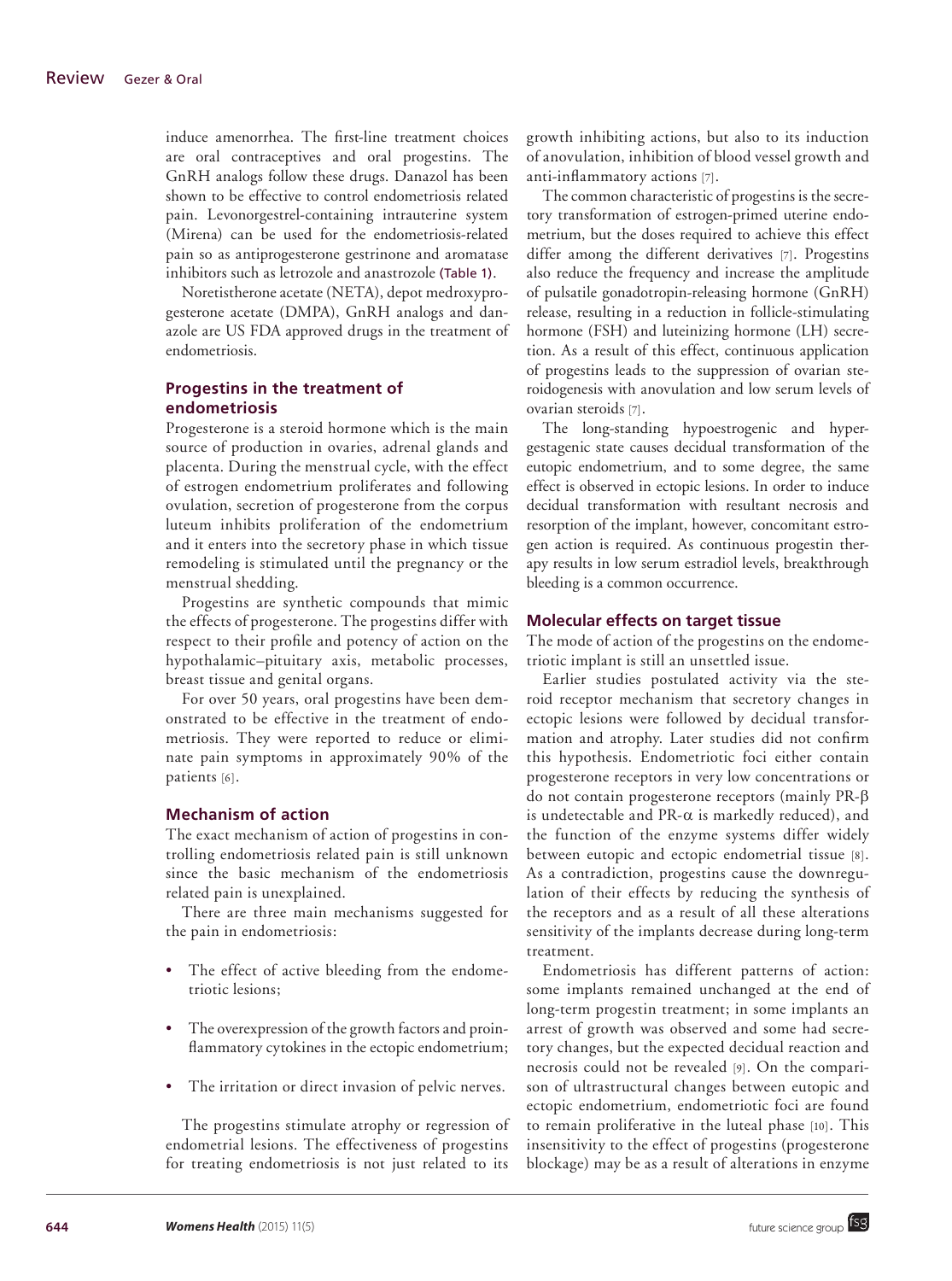| Table 1. Medical treatment alternatives for endometriosis-associated pelvic pain.    |                                                     |                    |                                                                                                                                                                             |                                                                                                                        |  |
|--------------------------------------------------------------------------------------|-----------------------------------------------------|--------------------|-----------------------------------------------------------------------------------------------------------------------------------------------------------------------------|------------------------------------------------------------------------------------------------------------------------|--|
| <b>Medical treatment</b>                                                             | <b>Indication</b>                                   | <b>Priority</b>    | <b>Adverse effects and</b><br>complications                                                                                                                                 | <b>Comment</b>                                                                                                         |  |
| <b>NSAID</b>                                                                         | Dysmenorrhea                                        | First              | Nausea, vomiting, GI irritation,<br>vertigo, headache                                                                                                                       |                                                                                                                        |  |
| <b>Combined oral contraceptives</b>                                                  |                                                     |                    |                                                                                                                                                                             |                                                                                                                        |  |
| Cyclic                                                                               | Dysmenorrhea                                        | First              | Nausea, weight gain, water<br>retention, depression,<br>intercyclic bleeding, breast<br>tenderness, headache,<br>decrease in menstrual bleeding                             |                                                                                                                        |  |
| Continuous                                                                           | Dysmenorrhea<br>Noncyclic<br>chronic pelvic<br>pain | Second             | Nausea, weight gain, water<br>retention, depression,<br>intercyclic bleeding, breast<br>tenderness, headache,<br>amenorrhea                                                 |                                                                                                                        |  |
| <b>Progestins</b>                                                                    |                                                     |                    |                                                                                                                                                                             |                                                                                                                        |  |
| MPA, NETA, CPA,<br><b>DNG</b>                                                        | Dysmenorrhea<br>Noncyclic<br>chronic pelvic<br>pain | Second             | Nausea, weight gain, water<br>retention, depression,<br>intercyclic bleeding, breast<br>tenderness, headache,<br>amenorrhea, delay in<br>regulation of menstrual<br>pattern |                                                                                                                        |  |
| LNG-IUS                                                                              | Dysmenorrhea<br>Dysparonia                          | Second<br>or third | Bloating, weight gain,<br>headache, breast tenderness                                                                                                                       | Effective in<br>symptomatic<br>rectovaginal<br>endometriosis,<br>Not approved for<br>endometriosis by<br><b>US FDA</b> |  |
| <b>GnRH</b> agonists                                                                 | Dysmenorrhea<br>Dysparonia                          | Second<br>or third | Hypoestrogenism (vasomotor<br>symptoms, vaginal dryness,<br>decrease in libido, irritability,<br>decrease in bone mineral<br>density)                                       | Approved for<br>endometriosis by FDA                                                                                   |  |
| Aromatase<br>inhibitors                                                              | Dysmenorrhea<br>Noncyclic<br>chronic pelvic<br>pain | Third              | Hypoestrogenism ovulation<br>induction                                                                                                                                      | Should be combined<br>with COC or GNRHa;<br>Not approved for<br>endometriosis by FDA                                   |  |
| Danazol                                                                              | Dysmenorrhea<br>Noncyclic<br>chronic pelvic<br>pain | Second<br>or third | Hyperandrogenism (acne,<br>edema, decrease in breast size)                                                                                                                  |                                                                                                                        |  |
| LNG: Levonorgestrel; MPA: Medroxyprogesterone acetate; NETA: Noretistherone acetate. |                                                     |                    | CPA: Cyproteone acetate; DNG: Dienogest; GI: Gastrointestinal; GnRH: Gonadotropin-releasing hormone; IUS: Intrauterine sysytem;                                             |                                                                                                                        |  |

or reduced receptor concentrations systems in the ectopic endometriotic implants [10].

In ectopic endometrium, 17-β-hydroxysteroiddehydrogenase type 2 is defective and cannot be activated by progestins, resulting in increased proliferation, as estradiol is not inactivated [10]. Furthermore, aromatase in ectopic implants has been found to have a pathologic activity [10]. It is known that the endometriotic foci produce more estradiol, converting androgens to estrogens. A new mechanism of controlling the growth of endometriosis by progesterone and progestins was proposed recently, which postulates progestins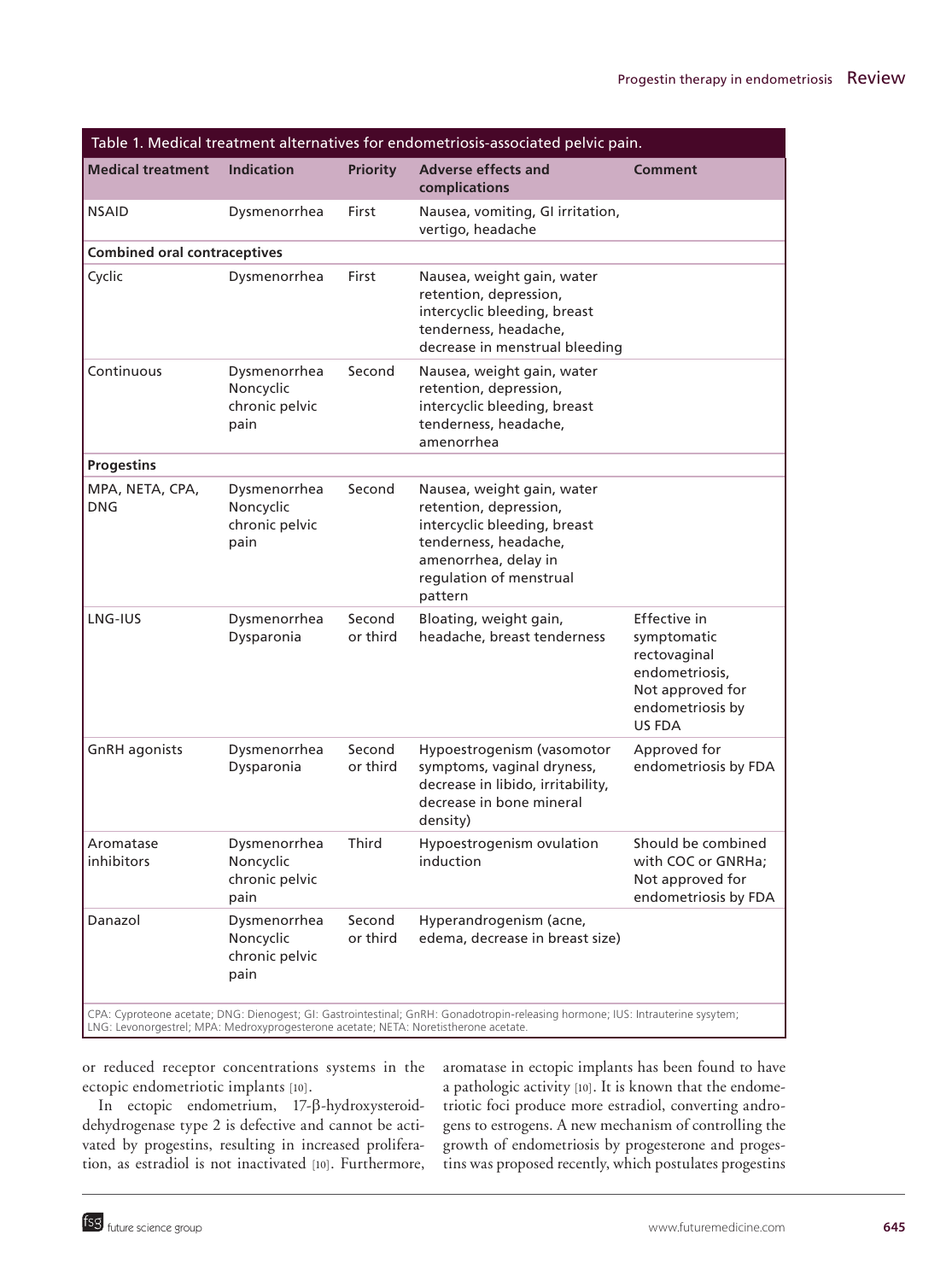were found to reduce TNF-α-induced NF-κB which in turn inhibits the proliferation of endometriotic stromal cells [11].

Moreover, progestins suppress the matrix metalloproteinases, which enable the implantation and progression of ectopic endometriotic implants [12]. In a rat endometrial autograft model, it was demonstrated that progestins (dienogest) inhibited the process of angiogenesis in the ectopic endometrium that reduced the development and progression of endometriotic implants. In addition, progestins were found to inhibit the proliferation of endometrial stromal cells *in vitro* due the arrest of cells in the G0/G1 phase of the cell cycle [13].

Another mechanism of action could be progestins' direct effect on nerve fibers. Progestins and combined oral contraceptives were found to reduce nerve fiber density and nerve growth factor and nerve growth factor receptor p75 expression in peritoneal endometriotic lesions [14].

The suggested mechanisms of progestins in resolving endometriosis-related pain are summarized as [6,7]:

- Ovarian suppression;
- Effects on endometrial morphology (desidualization, atrophy and alteration in steroid receptor ligand binding);
- Local modulation of immune response (suppression of IL-8 production, increase of nitric oxide production, reduction of TNF-α induced nuclear factor-χ-β);
- Effects on angiogenesis (suppression of transcription of bFGF, suppression of VEGF and cysteine rich angiogenic inducer [CYR61]);
- Progesterone receptor expression and progesterone resistance;
- Direct effect on nerve fiber intensity.

# **Route of administration**

Different forms of the C-21 progesterone (medroxyprogesterone acetate [MPA] and dydrogesterone) or C-19 nortestosterone (norethisterone, lynestrenol, desogestrel and dienogest) have been widely utilized in treatment of endometriosis [6].

Progestins can be administered as oral preparations, injections, subdermal implants and intrauterine systems (Table 2) [7].

Citing all of the treatment alternatives is beyond the scope of this review but main routes and substances are briefly summarized below.

#### Oral route

# Norethisterone (norethindrone) acetate

NETA is a C-91-nortestesterone derivative. It has been approved for the treatment of endometriosis (2.5 mg daily continuous administration) by FDA. In randomized controlled trials, NETA has been shown to be effective in endometriosis-related pelvic pain [15,16]. The advantages of NETA are control of uterine bleeding, positive effect on calcium metabolism and lack of negative effect on lipoprotein profile [16]. There is also increasing data on the effective use of NETA in rectovaginal endometriosis [7,15].

# Medroxyprogesterone acetate

Medroxyprogesterone acetate (MPA) is a C-21-progestogen derivative. It has been studied comparing to placebo and GnRA agonist (Nafarelin) in 15–50 mg doses daily in continuous administration [17]. MPA has been shown to have greater efficacy at alleviating the pain and improving the quality of life against placebo but the effectiveness was found to be equivalent to GnRH agonist [17]. MPA causes breakthrough bleeding in long-term use.

#### Cyproterone acetate

Cyproterone acetate (CPA) is a C-21-progestogen derivative. It is mainly an anti-androgen with weak progestational activity. CPA in 10–12.5 mg daily in continuous administration has been studied comparing to oral contraceptive (desogestrel and ethinyl estradiol) for treatment of endometriosis [18]. Both study groups have been found equally improved due to pain, sexual satisfaction and quality of life after 6 months of treatment [18]. The side effects of CPA are main drawback of its generalized use. It is associated with depression, decreased libido, hot flushes and vaginal dryness.

#### Dieonogest

Dienogest (DNG) is a C-19-nortestosterone progestogen derivative. It is well tolerated and has an antiandrogenic effect and also a weak antigonadotropic activity. Like the other 19-norprogestins, it enables the suppression of the endometrium in low doses, having a short half-life and high bioavailability. Dienogest is bound to albumin and does not accumulate in oral doses of 2 mg/day.

It has been shown to be effective with good tolerability with doses 2–4 mg daily in continuous administration for 3–24 months in patients with endometriosis [19–26]. DNG has been found to be effective to control endometriosis-related pelvic pain many randomized controlled trials [19–26]. DNG has been compared with GnRH agonists (Buserelin acetate and leuprolide acetate) [25]. DNG has been found to have a lower adverse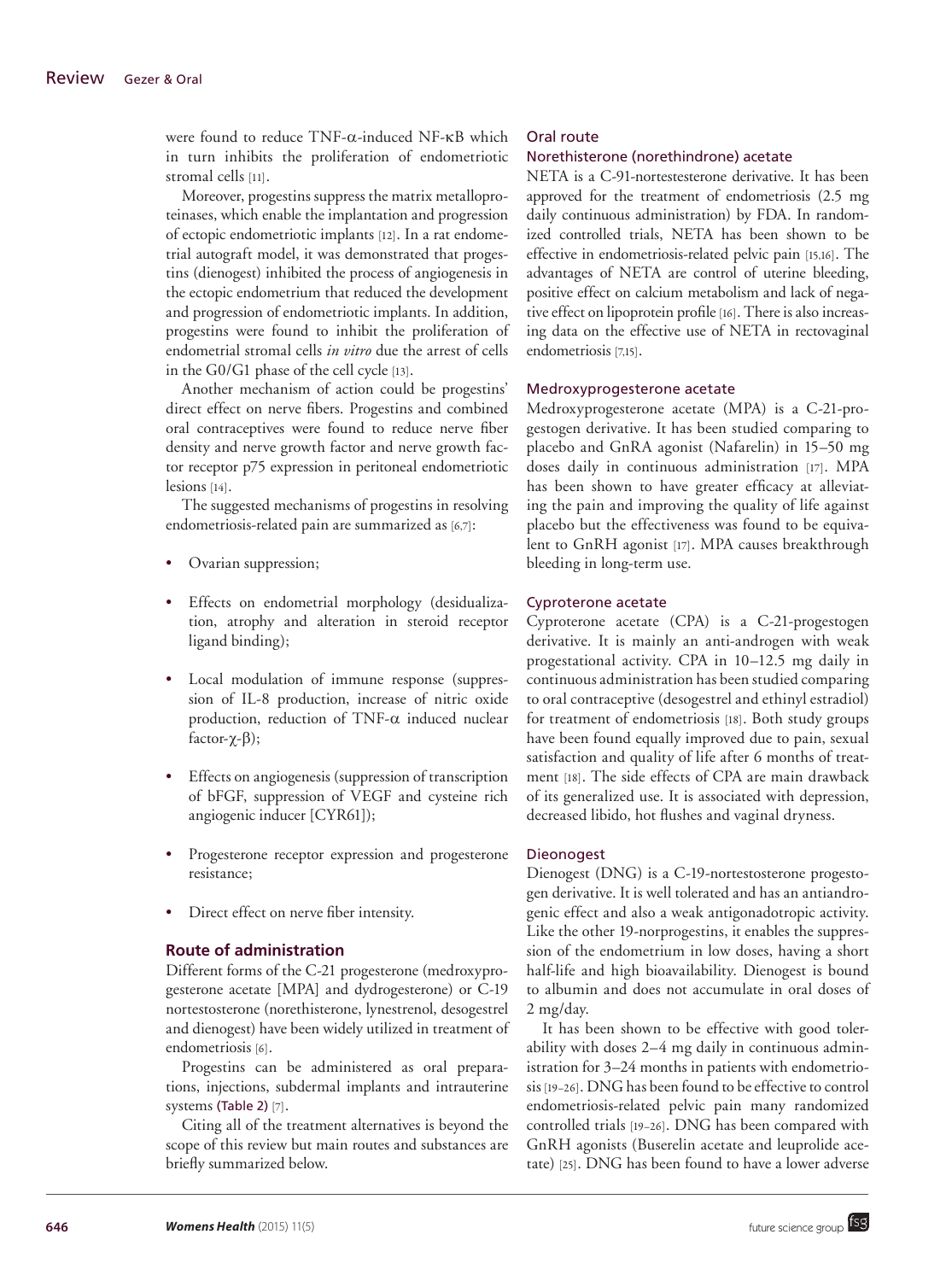| Table 2. Available forms of progestins in the treatment of endometriosis. |                                         |                                     |                                                                                                                                                                                                                                                                                                                                                                                                                                            |  |  |
|---------------------------------------------------------------------------|-----------------------------------------|-------------------------------------|--------------------------------------------------------------------------------------------------------------------------------------------------------------------------------------------------------------------------------------------------------------------------------------------------------------------------------------------------------------------------------------------------------------------------------------------|--|--|
| <b>Route of administration</b>                                            | <b>Generic name</b>                     | <b>Brand name</b>                   | <b>Dosage</b>                                                                                                                                                                                                                                                                                                                                                                                                                              |  |  |
| Oral route                                                                | Dienogest                               | Visanne                             | 2 mg a day                                                                                                                                                                                                                                                                                                                                                                                                                                 |  |  |
|                                                                           | Medroxyprogesterone<br>acetate          | Provera<br>Medroxyhexal<br>Ralovera | Usually 30 mg a day, but may be<br>up to 60 mg a day if necessary                                                                                                                                                                                                                                                                                                                                                                          |  |  |
|                                                                           | Norethisterone                          | Primolut N                          | Usually 2.5-5 mg a day                                                                                                                                                                                                                                                                                                                                                                                                                     |  |  |
|                                                                           | Cyproterone acetate                     |                                     | 10-12.5 mg a day                                                                                                                                                                                                                                                                                                                                                                                                                           |  |  |
| Depot injection                                                           | Depot<br>medroxyprogesterone<br>acetate | Depo-provera<br>Depo-ralovera       | One 50 mg injection each week,<br>or one 100 mg injection every<br>2 weeks, or one 150 mg injection<br>every 2-3 months. Injected into<br>the muscle                                                                                                                                                                                                                                                                                       |  |  |
| Subdermal implant                                                         | Etonogestrel                            | Implanon                            | In single rod, 68 mg with a life<br>span of 3 s                                                                                                                                                                                                                                                                                                                                                                                            |  |  |
| Intrauterine system                                                       | Levonorgestrel<br>intrauterine system   | Mirena coil                         | This device contains 52 mg of<br>levonorgestrel, which is slowly<br>released into the uterus over a<br>period of up to 5 s. The device<br>has two strings attached that<br>protrude through the cervix<br>into the vagina. Regularly check<br>that the strings are still present,<br>as the device may be expelled<br>unnoticed. Heavier bleeding may<br>be a sign that the device has been<br>expelled. See also the article on<br>Mirena |  |  |

effect profile. The main side effects were the bleeding problems that were observed in 80% of patients within the first 3 months of treatment, which later on were reduced [25]. It has a good safety and efficacy profile, with a progressive decrease in adverse effects and bleeding irregularities, and the decrease in pain for at least 6 months after cessation of the treatment [26].

Prospective randomized studies that evaluated dienogest 2 mg daily against placebo or versus leuprorelin depot showed a significant improvement in endometriosis-related symptoms with a comparable effectiveness to GnRH agonist treatment [23,24].

# Other routes of application Depot injections

Depot injections of MPA are very effective in suppressing endometriosis-related complaints. Depot MPA (DMPA) has been studied in doses 150 mg intramuscularly or 104 mg subcutaneously in 3 months. It was compared with combination of oral contraceptive with danazol and GnRH agonist (leuprolide acetate) [27,28]. No differences were observed in the reduction of pain symptoms, but demineralization of bone and hypoestrogenism side effects were found in the GnRH agonist

group and bleeding problems were frequent in the MPA group. DMPA achieved good pain relief and minimal side effects (bloating and spotting). The optimum interval for administration should be every 3 months.

In long-term use of DMPA, prolonged delay of resumption of ovulation is a major concern in women desiring pregnancy. Therefore, this type of application is recommended only in elderly patients, who do not desire pregnancy. Breakthrough bleeding is an important side effect that interferes with the quality of life. Furthermore, bone demineralization due to hypoestrogenism may be detrimental for the long-term use.

# Subdermal implants

A new approach to improve the use of progestins in endometriosis is the development of subcutaneous implants. Subdermal implants (etonogestrel contraceptive implant/Implanon-68 mg in single rod with a life span of 3 years) have been found to be equally effective compared with DMPA in pain relief in 12 months use [29]. It is a safe, well-tolerated alternative for the treatment of endometriosis and achieving long-term contraception.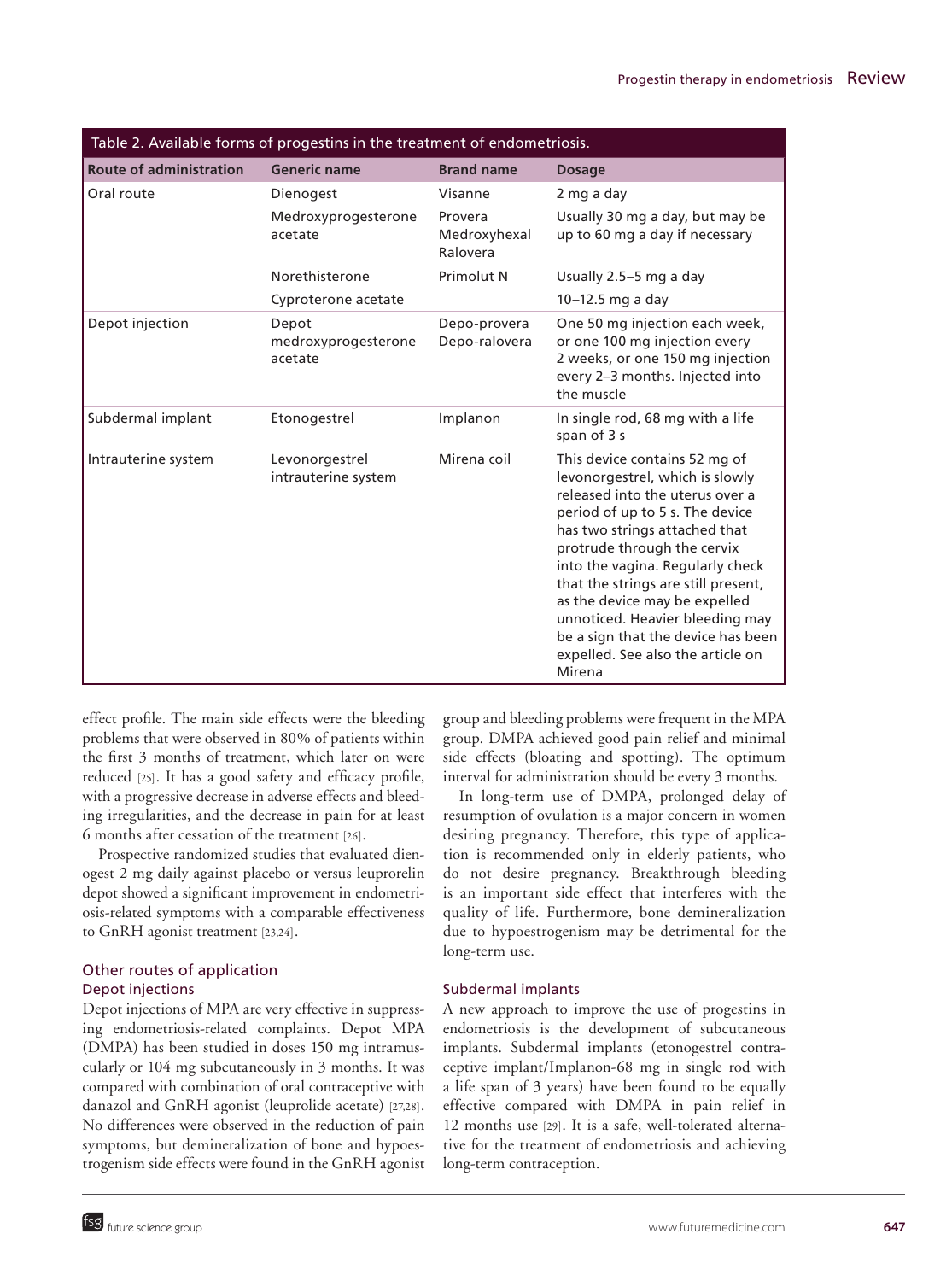#### Intrauterine systems

To reduce the adverse side effects of medical treatments, a new aspect is the intrauterine administration of progestins, which can be an effective treatment of symptomatic endometriosis. The precise mechanism of action of levonorgestrel intrauterine system (LNG-IUS/Mirena-releasing 0.02 mg levonorgestrel/day with a lifespan of 5 years) in the treatment of endometriosis is unclear. However, the patients with pelvic pain due to endometriosis have been shown to be improved after LNG-IUS administration, and antiproliferative effects in the ectopic endometrium have been shown [30].

LNG-IUS was compared with depot GnRH agonist and has been shown to have similar efficacy to control the pain related symptoms [31]. It has also been suggested to be effective against the pain in rectovaginal endometriosis [30]. LNG-IUS has been found to be effective in the treatment of adenomyosis [32]. Main advantages of LNG-IUS are lack of necessity for repeated administrations, institution of highly effective contraception and minimal hypoestrogenic side effects. As the disadvantages, the cost and the probability of unexpected bleeding should be noted. Irregular bleeding during the initial months of application is frequent side effect of the device, but 70% of the women will be amenorrheic in 6 months.

# **Results for treatment for pain** Observational & retrospective studies

Different progestins at low doses (5–20 mg/day) were studied in mainly retrospective studies with different results. The results, in general, were similar to the results obtained with continuous use of oral contraceptives (estrogen–progestin combination therapy). Symptom improvement reported between 60% and 94% [6,7].

The advantages of progestins are related to the escaping of estrogen-based side effects. The disadvantages are the bleeding problems such as spotting, which can be managed with increasing dosages, adding estrogen or discontinuing the progestin for 5–7 days [7].

#### Prospective & randomized studies

In a prospective, randomized trial with MPA, regression rate of ectopic implants was reported as 50% and partial regression rate as 13% in the treatment group which was 12 and 6%, respectively, in the placebo group. Pain reduction with MPA was found as effective as danazol [33].

The prospective randomized studies in the literature comparing GnRH analogs with low-dose progestins are limited [16,25,34,35]. Vercellini *et al.* used a monthly combination of ethinyl estradiol 0.02 mg and desogestrel 0.15 mg versus goserelin 3.6 mg, while Regidor *et al.* compared daily lynestrenol 5 mg versus monthly leuprorelin 3.7 mg and Strowitzki *et al.* studied dienogest 2 mg daily versus leuprorelin depot monthly injections [25,34,35].

In a double-blind study, a significant reduction of pain was found during and 1 year after treatment, but there were no difference between the medications used. In the aforementioned study, Vercellini *et al.* found a significant reduction of deep dyspareunia and cyclic pain in both groups, with goserelin superior to the oral contraceptive [34]. Nonmenstrual pain was diminished in all of the treatments [34]. Utilizing the repeat laparoscopy, Regidor *et al.* observed a significant reduction of endometriotic implants in the leuprorelin group (r-American Fertility Society score were reduced from 21.8 to 11.5 points with leuprorelin and from 27.2 to 25.5 points with lynestrenol; p < 0.000014 Wilcoxon test). There were no significant improvement of symptoms such as chronic pelvic pain and dyspareunia [35].

In a recent Cochrane review in which 11 RCTs were included, the authors concluded that both continuous progestins (especially continuous high-dose progestin (in the form of MPA) and the antiprogestin, gestrinone are effective therapies for the treatment of painful symptoms associated with endometriosis but there had been no evidence of progestin use, either in oral or depot form, being superior to other types of treatment in endometriosis-related pain symptoms [36]. This conclusion should be treated with caution particularly in light of the absence of suitable placebo-controlled trials.

In conclusion, pain relief established with utilizing acceptable dosages of progestins is indistinguishable with the results of danazol or GnRH analogs. Systematic investigations of various progestins in altered dosages are lacking and there is no conclusive data from prospective randomized placebo-controlled trials up to date.

#### **Patients with rectovaginal endometriosis**

In deep-infiltrating rectovaginal endometriosis, the guidelines recommend complete excision but treatment symptomatically with progestin is also possible [6]. In a prospective randomized controlled trial comparing NETA versus a combination of estrogen and CPA, the symptom reduction was proved to be feasible [15]. In both treatment groups, dyschezia, pelvic pain, deep dyspareunia and dysmenorrhea were reduced significantly [15]. A study comparing NETA alone versus NETA combined with an aromatase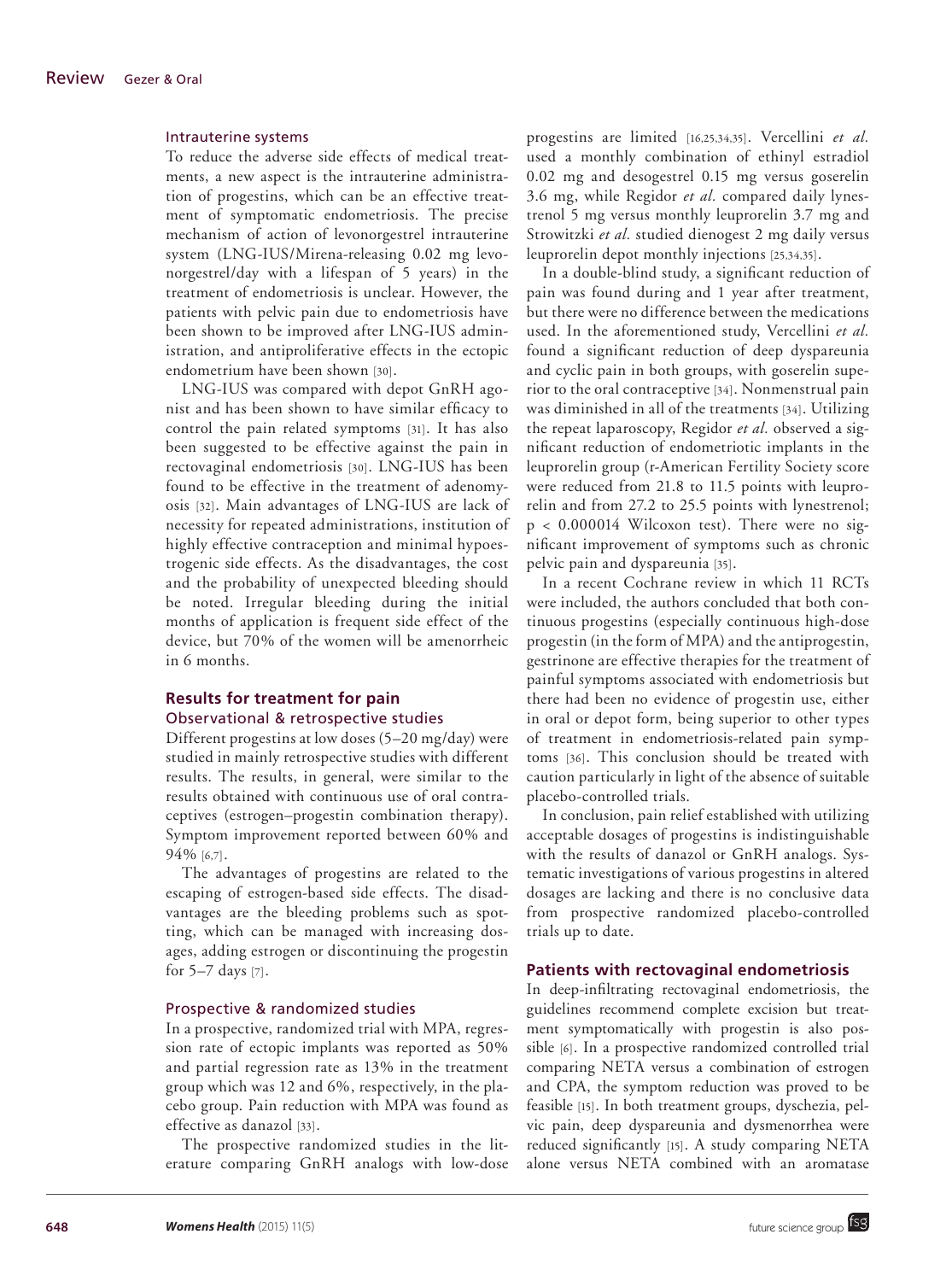inhibitor in symptomatic pain relief has confirmed NETA's effects [37]. The positive effect of CPA was also observed in a prospective randomized controlled trial comparing CPA for 6 months versus an oral contraceptive, the quality of life and psychiatric profile improved significantly in the treatment group [18]. LNG-IUS was also proposed to be effective in rectovaginal endometriosis in observational studies [30].

# **Patients with infertility**

The reported rates of pregnancy following progestin treatment (MPA, lynestrenol or norethisterone acetate) vary from 5 to 90% depending on the stage of endometriosis. Lynestrenol 5–10 mg daily was reported with 60% subjective improvement and 5% pregnancy rate. On the contrary, 40% failure and recurrence rate was observed [38].

A distinct potential is projected for dydrogesterone in patients desiring pregnancy since it does not inhibit ovulation. It can be used for symptomatic treatment of pain and for reduction of bleeding problems. The studies utilized dydrogesterone in doses of 10–60 mg/day, for various numbers of days per cycle, and for periods of 3–9 months [39]. The majority of women turned out to be symptom-free or experienced a significant reduction in the symptoms. These outcomes were supported by laparoscopic examination. In addition, cyclic administration of dydrogesterone has also been revealed to establish regular menstruation with reduced blood loss and fewer days of bleeding, combined with exceptional symptomatic relief in dysmenorrhea [39].

All of the publications summarized above are observational or retrospective studies. There is no randomized controlled trial which demonstrated an improvement in fertility after any progestin treatment.

# **Side effects**

The main side effects of progestins can be listed as:

- The disturbances of lipid and carbohydrate metabolism and the clotting system, observed more with C-19-derivatives;
- • Negative influences on mood swings and depression, experienced more with C-17-derivatives.

The individual reactions to the progestins differ depending on the type and dosage of the progestin [40–42].

Levonorgestrel is the cause of spotting, breakthrough bleeding, bloating, weight gain and headache in up to a third of the patients.

Lynestrenol is responsible for the hot flushes, acne and sweating were the main problems in up to 59% of the patients.

MPA use may result with spotting, bloating and weight gain occurred in almost two-thirds of the treated women.

Dienogest is blamed for acne, hot flushes, headache, breast tenderness, loss of libido and fatigue between 10 and 38% of the patients.

Weight gain and bleeding problems with any kind of progestin, are further causes for the cessation of long-term medication [6,7].

# **Recurrence**

Endometriosis is a chronic disease, and progestins as well as other medical treatments do not eradicate the disease. Long-term medication is required to eliminate the symptoms, but no data are currently available for progestin therapy lasting longer than 6–12 months.

There are only a few follow-up studies that have been published concerning the recurrence rates after termination of progestin treatment. These studies reported a quite high rate of symptomatic recurrence especially in the first year following the termination of the treatment. Long-term follow-up propose recurrence rates approximately 50% [1].

Similarly, the data regarding the requirement of surgery for endometriosis subsequent to progestin therapy are limited. The published studies mainly focus on the postsurgery medication with aim to reduce recurrence rates, in particular postsurgical removal of ovarian endometrioma. There were two observational studies showing significant reduction in ovarian endometriotic cyst recurrences following laparoscopic surgery with the use of cyclic, low-dose, monophasic oral contraceptive. In a recent prospective randomized study compared cyclic use of oral contraceptive, continuous use and observation for 2 years after endoscopic cystectomy it was found a significantly lower recurrence rate in continuous (8.2%) and cyclic (14.7%) use of oral contraceptive, compared with 29% in nonusers [43–45].

# **Conclusion**

New effective substances have been introduced for the medical treatment of endometriosis in the last 50 years. Although there have been few studies with limited number of subjects on progestin use in endometriosis, the beneficial effect of progestins for the treatment of endometriosis-related complaints was confirmed.

Progestins are accepted to be one of the major treatment choices in the management of pain and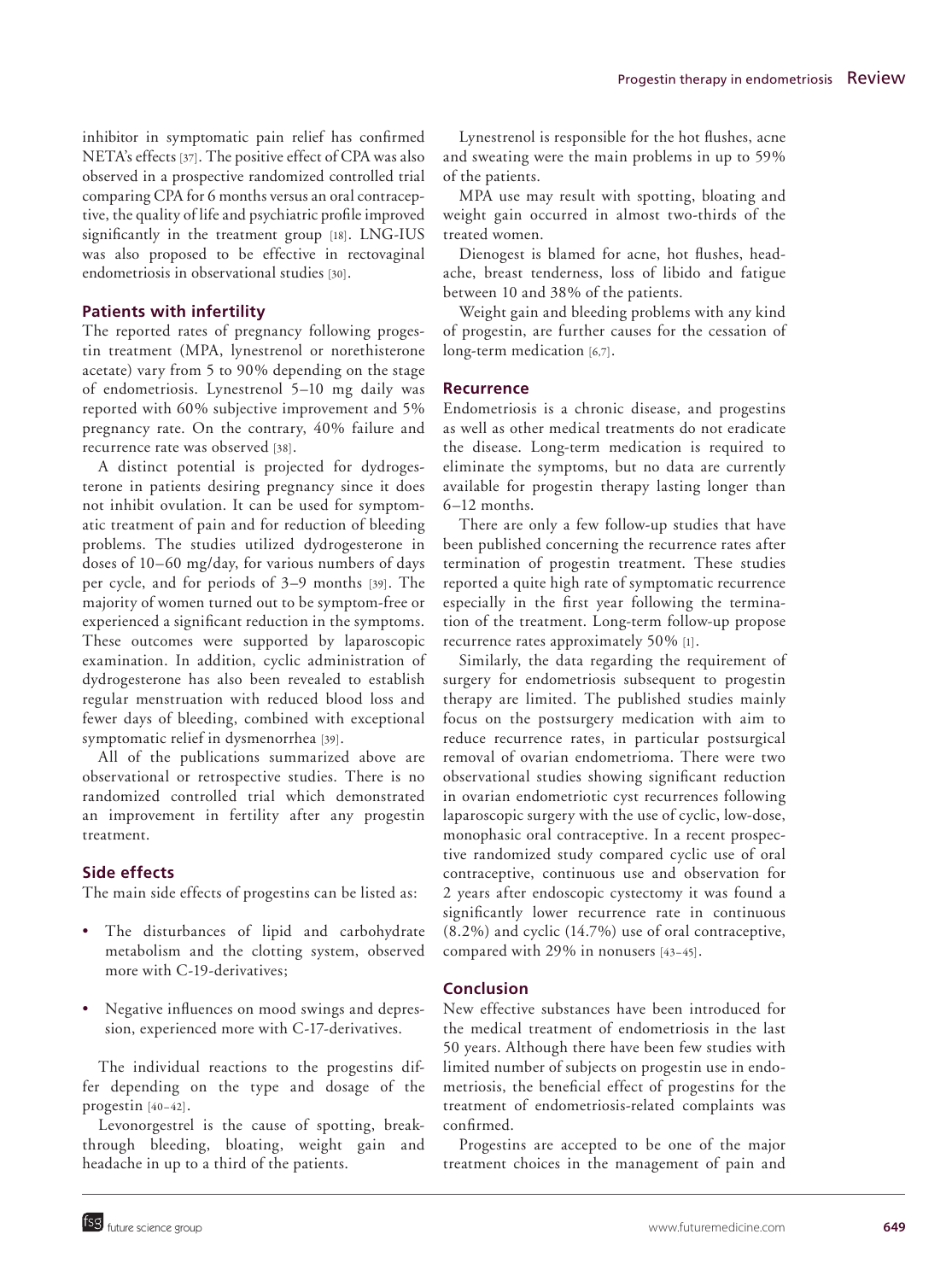other symptoms related to endometriosis. They are exceptionally useful especially when long-term treatment is indicated and repeated courses of treatment are necessary.

#### **Future perspective**

Further studies are essential to reveal the length of treatment, type of progestin, dosage used, intermittent medication and combinations with other drugs, effective in the reduction of endometriosis. Because endometriosis needs a long-term or intermittently repeated medication, and because progestins are relatively well tolerated, having limited metabolic side effects and being inexpensive, there may be more interest in the use of progestins for the treatment of endometriosis-related symptoms in the future.

#### Financial & competing interests disclosure

The authors have no relevant affiliations or financial involvement with any organization or entity with a financial interest in or financial conflict with the subject matter or materials discussed in the manuscript. This includes employment, consultancies, honoraria, stock ownership or options, expert testimony, grants or patents received or pending, or royalties.

No writing assistance was utilized in the production of this manuscript.

# Executive summary

- • The most important issue about medical treatment of endometriosis is the alternate treatments are all effective but the symptoms are tending to recur after the discontinuation of the treatment.
- • First-line medical treatment should focus on the drugs that can be used for long term with minimal adverse effect profile.
- The first-line treatment choices are oral contraceptives or oral progestins.
- • Progestins are available in many forms, including oral preparations, injections, subdermal implants and intrauterine systems.
- • Different derivatives of the C-21 progesterone (medroxyprogesterone acetate and dydrogesterone) or derivatives of C-19 nortestosterone (norethisterone, lynestrenol, desogestrel and dienogest) have been used in treatment of endometriosis.
- • Continuous progestins are effective therapies for the treatment of painful symptoms associated with endometriosis but there had been no evidence of progestin use, either in oral or depot form, being superior to other types of treatment in endometriosis-related pain symptoms.
- • Negative side effects of progestins are disturbances of lipid and carbohydrate metabolism and the clotting system, more seen in C-19-derivatives, as well as negative influences on mood swings and depression, more seen in C-17-derivatives. The individual reactions to the progestins differ depending on the type and dosage of the substance.

#### **References**

- 1 Falcone T, Lebovic DI. Clinical management of endometriosis. *Obstet. Gynecol.* 118(3), 691–705 (2011).
- 2 Giudice LC, Kao LC. Endometriosis. *Lancet* 364(9447), 1789–1799 (2004).
- 3 Rawson JM. Prevalence of endometriosis in asymptomatic women. *J. Reprod. Med.* 36(7), 513–515 (1991).
- 4 Balasch J, Creus M, Fábregues F *et al.* Visible and non-visible endometriosis at laparoscopy in fertile and infertile women and in patients with chronic pelvic pain: a prospective study. *Hum. Reprod.* 11(2), 387–391 (1996).
- 5 Carter JE. Combined hysteroscopic and laparoscopic findings in patients with chronic pelvic pain. *J. Am. Assoc. Gynecol. Laparosc.* 2(1), 43–47 (1994).
- 6 Karl-Werner Schweppe. The current place of progestins in the treatment of endometriosis. *Expert Rev. Obstet. Gynecol.* 7(2), 141–148 (2012).
- Horne A, Critchley HOD. Medical therapies: progestins. In: *Endometriosis: Science and Practice.* Giudice LC, Evers JLH, Healy DL (Eds). Blackwell Publishing Ltd, UK, 351–356 (2012).
- 8 Vierikko P, Kauppila A, Rönnberg L, Viehko R. Steroidal regulation of endometriosis tissue. *Fertil. Steril.* 43(2), 218–223 (1985).
- 9 Zeitoun KM, Takayama K, Sasano H *et al.* Deficient 17β-hydroxisteroid dehydrogenase type 2 expression in endometriosis. Failure to metabolize 17β-estradiol. *J. Clin. Endocrinol. Metab.* 83(12), 4474–4478 (1998).
- 10 Attar E, Bulun SE. Aromatase and other steroidogenic genes in endometriosis: translational aspects. *Hum. Reprod. Update* 12(1), 49–56 (2006).
- 11 Horie S, Harada T, Mitsunari M, Taniguchi F, Iwabe T, Terakawa N. Progesterone and progestational compounds attenuate tumor necrosis factor alpha-induced interleukin-8 production via nuclear kappa B inactivation in endometriotic stromal cells. *Fertil. Steril.* 83(5), 1530–1535 (2005).
- 12 Katayama H, Katayama T, Uematsu K *et al.* Effect of dienogest administration on angiogenesis and hemodynamics in a rat endometrial autograft model. *Hum. Reprod.* 25(11), 2851–2858 (2010).
- 13 Fu L, Osuga Y, Morimoto C *et al.* Dienogest inhibits BrdU uptake with G0/G1 arrest in cultured endometriotic stromal cell. *Fertil. Steril.* 89(Suppl. 3), 1344–1347 (2008).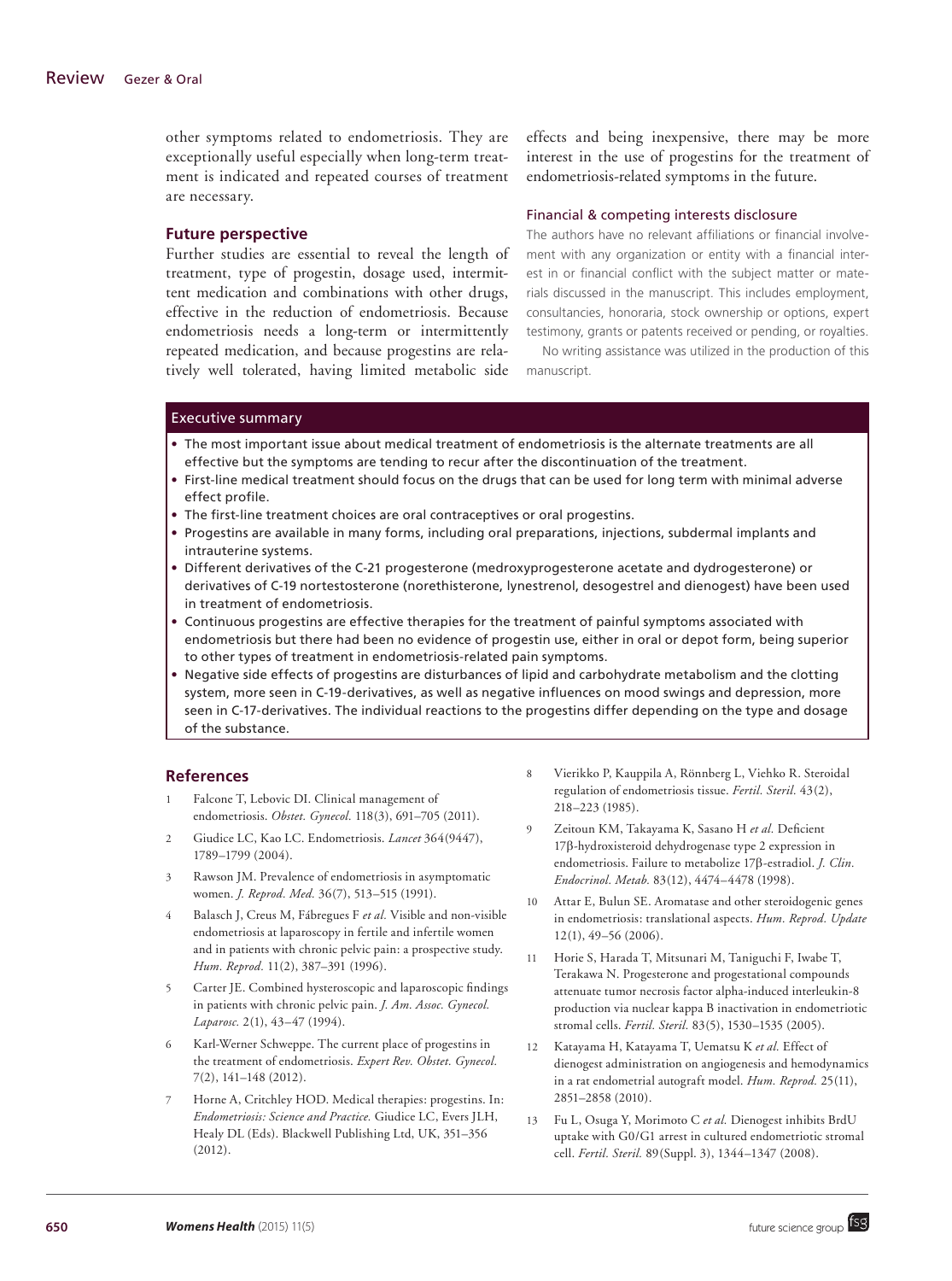- 14 Zhang X, Lu B, Huang X, Xu H, Zhou C, Lin J. Endometrial nerve fibers in women with endometriosis, adenomyosis, and uterine fibroids. *Fertil. Steril.* 92(5), 1799–1801 (2009).
- 15 Vercellini P, Pietropaolo G, De Giorgi O, Pasin R, Chiodini A, Crosignani PG. Treatment of symptomatic rectovaginal endometriosis with an estrogen-progestogen combination versus low-dose norethindrone acetate. *Fertil. Steril.* 84(5), 1375–1387 (2005).
- 16 Bergqvist A, Theorell T. Changes in quality of life after hormonal treatment of endometriosis. *Acta Obstet. Gynecol. Scand.* 80(7), 628–637 (2001).
- 17 Harrison RF, Barry-Kinsella C. Efficacy of medroxyprogesterone treatment in infertile women with endometriosis: a prospective, randomized, placebo-controlled study. *Fertil. Steril.* 74(1), 24–30 (2000).
- 18 Vercellini P, De Giorgi O, Mosconi P, Stellato G, Vicentini S, Crosignani PG. Cyproterone acetate versus a continuous monophasic oral contraceptive in the treatment of recurrent pelvic pain after conservative surgery for symptomatic endometriosis. *Fertil. Steril.* 77(1), 52–61 (2002).
- 19 Cosson M, Querleu D, Donnez J *et al.* Dienogest is as effective as triptorelin in the treatment of endometriosis after laparoscopic surgery: results of a prospective, multicenter, randomized study. *Fertil. Steril.* 77(4), 684–692 (2002).
- 20 Harada T, Momoeda M, Taketani Y *et al.* Dienogest is as effective as intranasal buserelin acetate for the relief of pain symptoms associated with endometriosis – a randomized, double-blind, multicenter, controlled trial. *Fertil. Steril.* 91(3), 675–681 (2009).
- 21 Momoeda M, Harada T, Terakawa N *et al.* Long-term use of dienogest for the treatment of endometriosis. *J. Obstet. Gynaecol. Res.* 35(6), 1069–1076 (2009).
- 22 Köhler G, Faustmann TA, Gerlinger C, Seitz C, Mueck AO. A dose-ranging study to determine the efficacy and safety of 1, 2, and 4 mg of dienogest daily for endometriosis. *Int. J. Gynaecol. Obstet.* 108(1), 21–25 (2010).
- 23 Strowitzki T, Faustmann T, Gerlinger C, Seitz C. Dienogest in the treatment of endometriosis-associated pelvic pain: a 12-week, randomized, double-blind, placebo-controlled study. *Eur. J. Obstet. Gynecol. Reprod. Biol.* 151(2), 193–198  $(2010)$
- 24 Strowitzki T, Marr J, Gerlinger C, Faustmann T, Seitz C. Dienogest is as effective as leuprolide acetate in treating the painful symptoms of endometriosis: a 24-week, randomized, multicentre, open-label trial. *Hum. Reprod.* 25(3), 633–641  $(2010).$
- 25 Strowitzki T, Marr J, Gerlinger C, Faustmann T, Seitz C. Detailed analysis of a randomized, multicenter, comparative trial of dienogest versus leuprolide acetate in endometriosis. *Int. J. Gynaecol. Obstet.* 117(3), 228–233 (2012).
- 26 Petraglia F, Hornung D, Seitz C *et al.* Reduced pelvic pain in women with endometriosis: efficacy of long-term dienogest treatment. *Arch. Gynecol. Obstet.* 285(1), 167–173 (2012).
- 27 Crosignani PG, Luciano A, Ray A, Bergqvist A. Subcutaneous depot medroxyprogesterone acetate versus leuprolide acetate in the treatment of endometriosisassociated pain. *Hum. Reprod.* 21(1), 248–256 (2006).
- 28 Simon MA, Shulman LP. Subcutaneous versus intramuscular depot methoxyprogesterone acetate: a comparative review. *Womens Health (Lond. Engl.)* 2(2), 191–197 (2006).
- 29 Walch K, Unfried G, Huber J *et al.* Implanon versus medroxyprogesterone acetate: effects on pain scores in patients with symptomatic endometriosis – a pilot study. *Contraception* 79(1), 29–34 (2009).
- 30 Vercellini P, Viganò P, Somigliana E. The role of the levonorgestrel-releasing intrauterine device in the management of symptomatic endometriosis. *Curr. Opin. Obstet. Gynecol.* 17(4), 359–365 (2005).
- 31 Petta CA, Ferriani RA, Abrao MS *et al.* Randomized clinical trial of a levonorgestrel-releasing intrauterine system and a depot GnRH analogue for the treatment of chronic pelvic pain in women with endometriosis. *Hum. Reprod.* 20(7), 1993–1998 (2005).
- 32 Sheng J, Zhang WY, Zhang JP, Lu D. The LNG-IUS study on adenomyosis: a 3-year follow-up study on the efficacy and side effects of the use of levonorgestrel intrauterine system for the treatment of dysmenorrhea associated with adenomyosis. *Contraception* 79(3), 189–193 (2009).
- 33 Telimaa S, Puolakka J, Rönnberg I, Kauppila A. Placebo controlled comparison of danazol and high dose medroxyprogesterone acetate in the treatment of endometriosis. *Gynecol. Endocrinol.* 1, 13–19 (1987).
- 34 Vercellini P, Trespidi L, Vendola N. A gonadotropin releasing hormone agonist versus a low dose OC for pelvic pain associated with endometriosis. *Fertil. Steril.* 60(1), 75–79 (1993).
- 35 Regidor PA, Regidor M, Schmidt M *et al.* Prospective randomized study comparing the GnRH agonist leuprorelin acetate and the gestagen lynestrenol in the treatment of severe endometriosis. *Gynecol. Endocrinol.* 15(3), 202–209 (2001).
- 36 Brown J, Kives S, Akhtar M. Progestagens and antiprogestagens for pain associated with endometriosis. *Cochrane Database Syst. Rev.* 14(3), CD002122 (2012).
- 37 Ferrero S, Camerini G, Seracchioli R *et al.* Letrozole combined with norethisterone acetate compared with norethisterone acetate alone in the treatment of pain symptoms caused by endometriosis. *Hum. Reprod.* 24(12), 3033–3041 (2009).
- 38 Timmonen S, Johansson CJ. Endometriosis treated with lynestrenol. *Ann. Chir. Gynaecol.* 57(2), 144–147 (1968).
- 39 Schweppe KW. The place of dydrogesterone in the treatment of endometriosis and adenomyosis related lower abdominal pain and bleeding disorders. *Maturitas* 65(Suppl. 1), 23–27 (2009).
- 40 Vercellini P, Aimi G, Panazza S, De Giorgi O, Pesole A, Crosignani PG. A levonorgestrel-releasing intrauterine system for the treatment of dysmenorrhoea associated with endometriosis: a pilot study. *Fertil. Steril.* 72(3), 505–508 (1999).
- 41 Vercellini P, De Giorgi O, Oldani S *et al.* Depot medroxyprogesterone acetate versus an oral contraceptive combined with very-low-dose danazol for long-term treatment of pelvic pain associated with endometriosis. *Am. J. Obstet. Gynecol.* 175(2), 396–401 (1996).